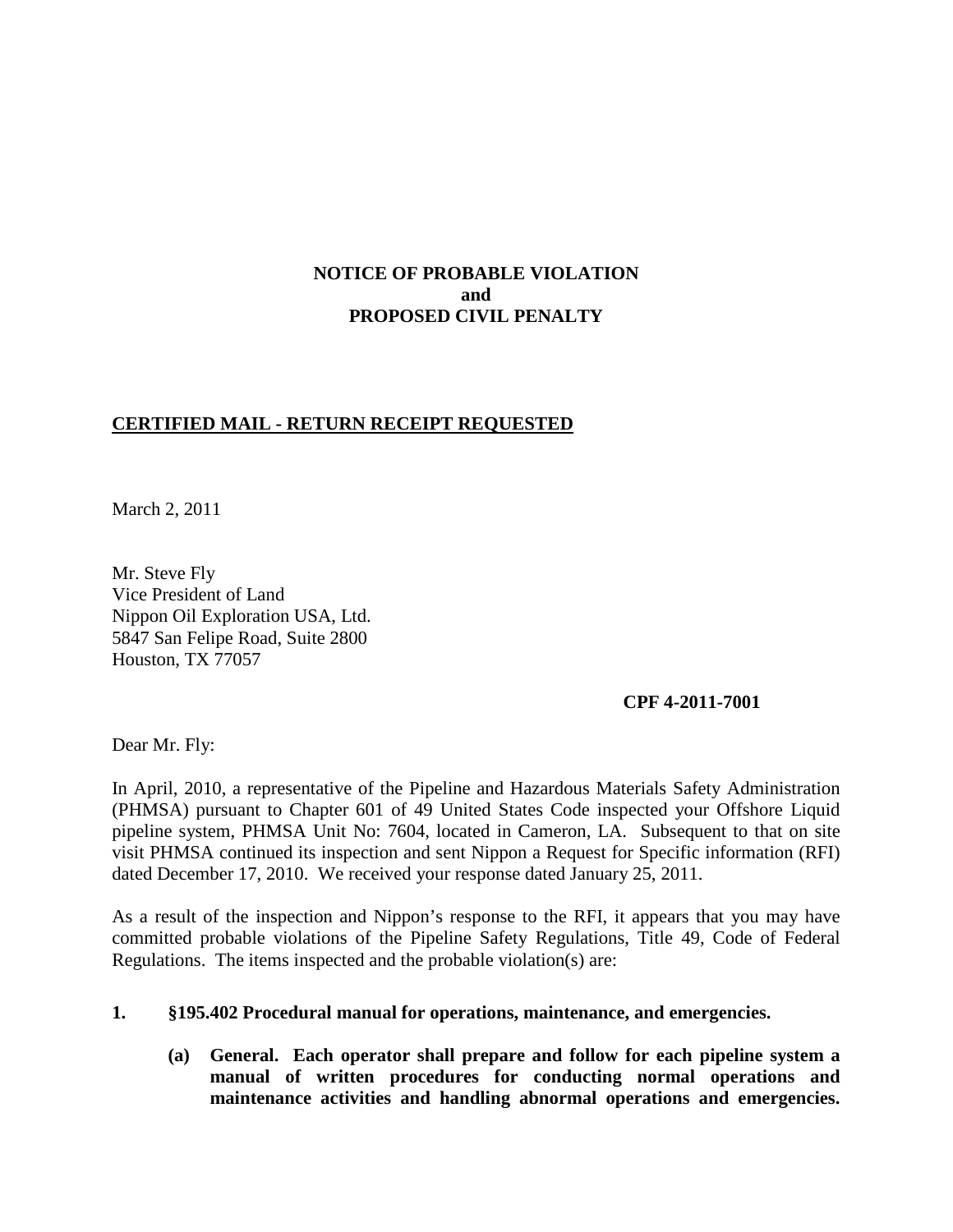**This manual shall be reviewed at intervals not exceeding 15 months, but at least once each calendar year, and appropriate changes made as necessary to insure that the manual is effective. This manual shall be prepared before initial operations of a pipeline commence, and appropriate parts shall be kept at locations where operations and maintenance activities are conducted.** 

Nippon exceeded the 15 month interval between consecutive review periods in 2008 and 2009 for the Operation Maintenance and Emergency Manual (OME).

Nippon's OME manual version dated 10/2006, "Policy and Procedures, Introduction, section Plan Revision and Review", page 5, states:

This manual must be reviewed at least once per calendar year not to exceed 15 months by the Operation Manager or his designee, to ensure procedures continue to be met'.

The section "Review and Revision Log", page 6 states:

The Operation Manager or his designee will review the manual … Record reviews and revisions made to this manual should be noted on the form below …

The OME manual version dated 9/29/2009, section 2 "Plan Review, subsection 2.1 Manual Review", page 2-1, states:

This plan will be evaluated for effectiveness every year (not to exceed 15 months) … Pipeline Safety Manual reviews and revisions will be noted on Form 20.2'.

In response to a Request for Specific Information, Nippon provided the *Review and Revision Log* that verified that OME manual reviews were performed 10/2006, 5/2007 and 2/2008 (no specific day was provided for each review). Nippon stated the movement from the past OME manual (version 10/2006) to the new OME manual (version 9/29/2009) served as a review in the calendar year 2009 although no Form 20.2 was provided. No record was provided by Nippon to verify that a review of the OME manual has been conducted following 9/29/2009. There are 19 months between the last review in 2/2008 and the use of the new OME manual on 9/29/2009.

Nippon exceeded the 15 month interval between consecutive review periods in 2008 and 2009 for the Operator Qualification Program (OQP).

NIPPON's OQP version 7/2006, "Policies and Procedures, Introduction, section Plan Revision & Review", page 5, states:

The DOT Administrator, or his/her designee, will review the Operator Qualification Program and work history performance on an annual basis (not to exceed 15 months between reviews). This review will be conducted in conjunction with the annual review of the Operations, Maintenance and Emergency Manual'.

The OQP version 9/29/2009, section 2 "Plan Review", section 2.1 Plan Review, page 2- 1, states: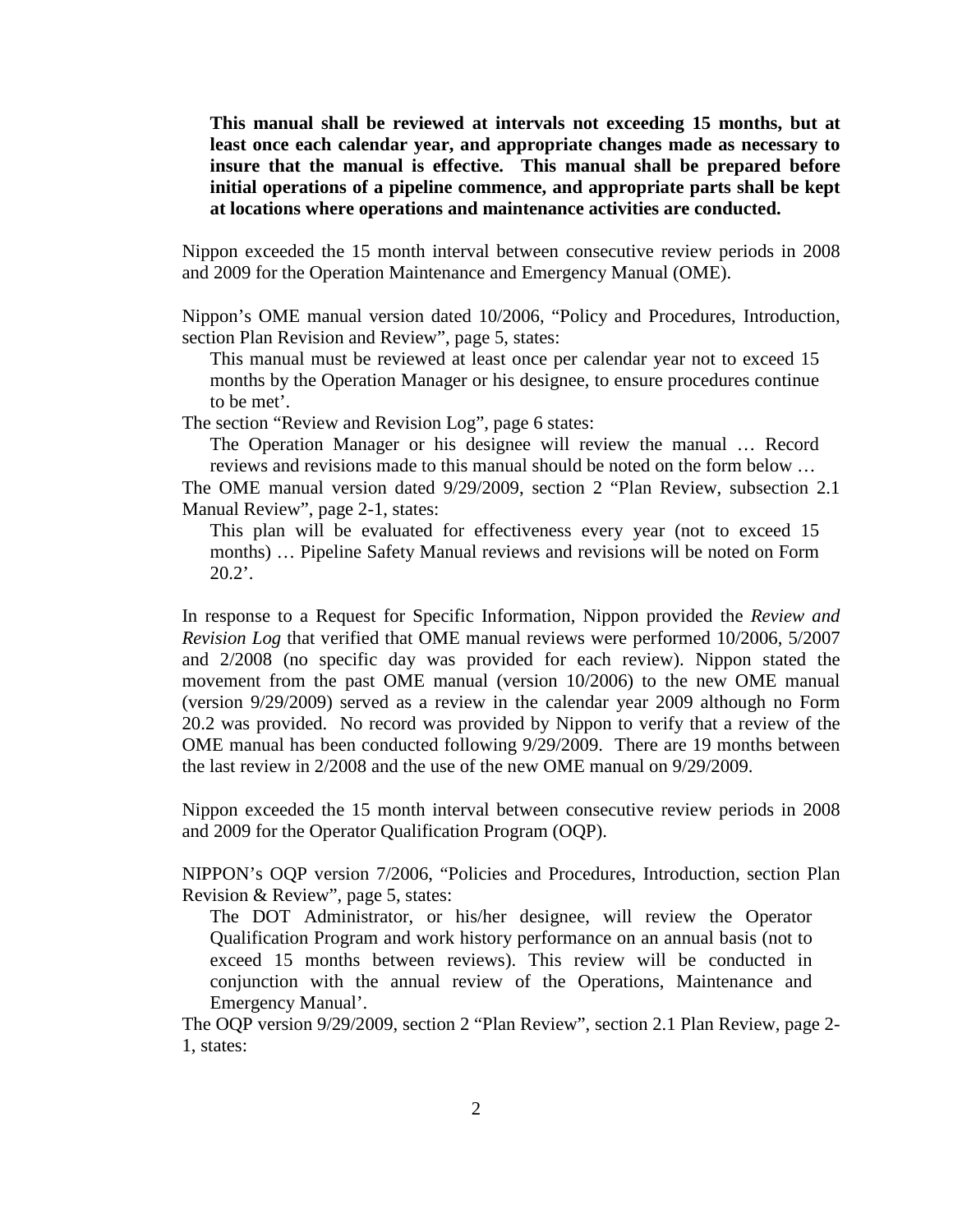This plan will be reviewed & evaluated for effectiveness once every year by the Operations Manager … Operator Qualification Plan reviews and revisions will be noted on Form 16.1.

In response to a Request for Specific Information letter, Nippon provided the *Review and Revision Log* and *Form 16.1.* The Review and Revision Log verified that OQP reviews were performed 10/2006, 5/2007, and 2/2008 (no specific day was provided for each review). The Form 16.1 verified that OQP reviews were performed 9/29/2009 and 9/1/2010. Prior to 9/29/2009, Nippon operated under the OQP version 7/2006. There are 19 months between the last review in 2/2008 and the use of the new OQP on 9/29/2009.

## **2. §195.404 Maps and Records.**

**(a) Each operator shall maintain current maps and records of its pipeline systems that include at least the following information; (3) The maximum operating pressure of each pipeline.**

Nippon had the incorrect MOP (denoted as MAOP) for the pipelines documented on the MMS Compliance Inspection Report dated March 7, 2010. The pipelines are the WC20 6 inch and 8 inch pipelines.

In May 2009, Nippon performed hydrostatic pressure tests on the WC20 6 inch and 8 inch pipelines. The minimum test pressure on the 6 inch pipeline for the first 4 hours of the test was 985 psig and 925 psig for an additional 4 hours of testing. The pressure test on the 6 inch pipeline established an MOP of 788 psig. The minimum test pressure on the 8 inch pipeline for the first 4 hours of the test was 1200 psig and 1200 psig for an additional 4 hours of testing. The pressure test on the 8 inch pipeline established an MOP of 960 psig. The maintenance records denote MAOP's (MOP's) of 800 psig and 999 psig for the 6 inch and 8 inch pipelines respectively.

- **3. §195.406 Maximum operating pressure.**
	- **(a) Except for surge pressures and other variations from normal operations, no operator may operate a pipeline at a pressure that exceeds any of the following:**
		- **(3) Eighty percent of the test pressure for any part of the pipeline which has been pressure tested under Subpart E of this part.**

Nippon operated the WC20 8 inch pipeline on six occasions in April 2010 at pressures exceeding the established Maximum Operating Pressure (MOP).

The WC20 8 inch pipeline was subjected to a Part 195 Subpart E hydrostatic pressure test as part of the requirements for conversion to service under Part 195. The hydrotest was conducted by Greene's Energy Group out of Lafayette, LA on May 29, 2009. The documentation provided by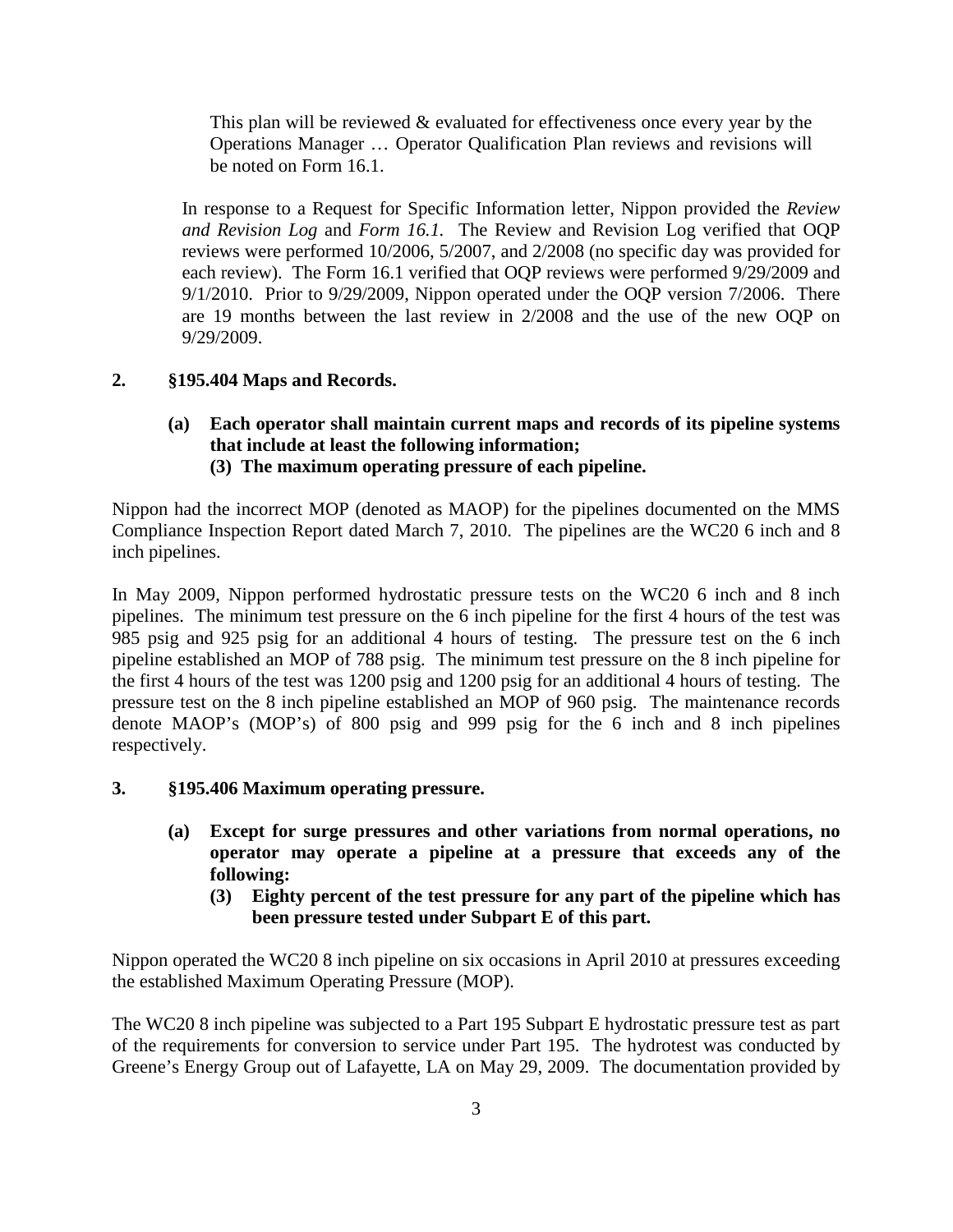Nippon demonstrates the test pressure began at midnight with 1250 psig and at 2:30 AM had dropped to 1200 psig. The pressure of 1200 psig was held until 8:15 AM. Per 195.304, the minimum test pressure for the first 4 hours and the last 4 hours of the test was 1200 psig. The hydrostatic pressure test established an MOP of 960 psig. Nippon personnel thought the 1250 psig at the start of the pressure test established an MOP of 999 psig.

In response to a Request for Specific Information, Nippon provided the *'West Cameron 20 Daily Operating Records'* for the WC20 8 inch pipeline from start of operation on 10/1/2009 through 4/30/2010. The record only shows a single daily pressure and temperature for the 8 inch pipeline. Nippon did not provide pressure charts or hourly pressure break down. The pressure log revealed that the WC20 8 inch pipeline pressure exceeded the MOP 6 days in April 2010. These are:

April 11, 2010 962 psig April 12, 2010 971 psig April 13, 2010 962 psig

During the inspection on April 14, 2010, PHMSA inspector noted the WC20 8 inch pipeline operating at 968 psig. Nippon was cautioned at that time not to exceed the MOP of 960 psig.

Again, in Nippon's response to PHMSA the record indicates they exceeded their MOP three more times:

| April 28, 2010 | $970$ psig | April 28, 2010 | $961$ psig |
|----------------|------------|----------------|------------|
| April 29, 2010 | $972$ psig |                |            |

In May 2010, approximately 3000 feet each of the WC20 6 inch and 8 inch pipelines were replaced by method, Hydraulic Directional Drill (HDD), due to exposure in the Gulf of Mexico at the shoreline. The 6 inch and 8 inch pipelines were re-tested on 5/31/2010 and 5/31-6/1/2010 respectively to establish new MOP's for each pipeline. The newly established 6 inch pipeline MOP is 853 psig. The newly established 8 inch pipeline MOP is 1758 psig.

On October 4, 2010, Nippon sold the WC20 6 inch pipeline, WC20 8 inch pipeline, and the SA13 8 inch to Black Elk Energy Offshore Operations, LLC headquartered in Houston, TX.

#### Proposed Civil Penalty

Under 49 United States Code, § 60122, you are subject to a civil penalty not to exceed \$100,000 for each violation for each day the violation persists up to a maximum of \$1,000,000 for any related series of violations. The Compliance Officer has reviewed the circumstances and supporting documentation involved in the above probable violation(s) and has recommended that you be preliminarily assessed a civil penalty of \$17,800 as follows:

Item number PENALTY 3 \$17,800

#### Warning Items

With respect to item(s) 1 and 2, we have reviewed the circumstances and supporting documents involved in this case and have decided not to conduct additional enforcement action or penalty